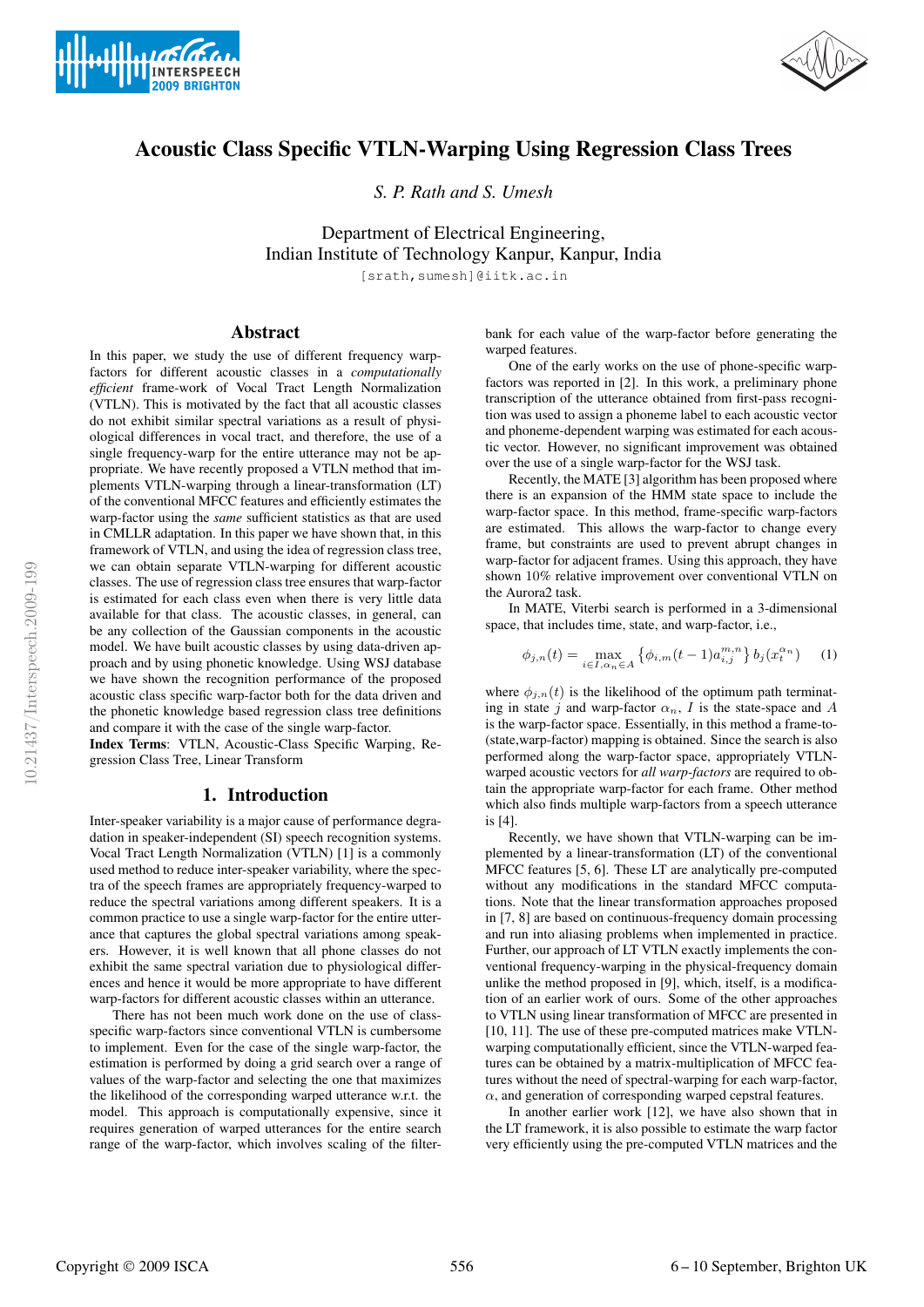*same* sufficient statistics as that are used in CMLLR. This makes VTLN even simpler.

In this paper, we show that in the computational efficient framework of [12], it is possible to estimate one warp-factor for each acoustic class, where the acoustic class, in general, can contain any collection of Gaussian components in the acoustic model. For example, if the acoustic class is defined as the collection of Gaussians belonging to a phoneme, a separate warp-factor can be obtained for each phoneme. The proposed method is similar to MATE since both the methods try to reduce the local variations in the speech spectra by using different warp-factors within an utterance. However, since the proposed method is based on acoustic class, it is flexible and computationally efficient. The salient features of the proposed method are:

- 1. A separate VTLN warp-factor is estimated for each acoustic class within an utterance.
- 2. The definition of acoustic class can be done in several ways, including using a distance criteria (data driven) or using phonetic knowledge.
- 3. A regression class tree can also be used to define regression classes. The advantage of using regression class tree is that when there is insufficient data available for accumulation of statistics for a particular acoustic class, its parent class can be used for warp-factor estimation of that class.
- 4. Linear-transformation approach of VTLN is used, and therefore, the generation of warped features by frequency-scaling is not necessary. Further, this approach is based on the idea of sufficient statistics similar to MLLR/CMLLR. This makes the warp-factor selection for each class very easy.
- 5. Since only one parameter needs to be estimated per acoustic class, very little adaptation data is required even when there are many acoustic classes unlike transform-based adaptation methods.

In Section 2 we briefly discuss our recently proposed LT approach for VTLN. In Section 3 we describe the sufficient statistics based approach for warp factor estimation, which will form the basis of the work presented in this paper. Then we explain our proposed method of regression class tree based warp-factor estimation in section 4. Finally, we present the experimental results on the WSJ database and compare word recognition performance of the proposed method for different number of regression classes.

# **2. Linear Transform Approach for VTLN**

In [5], we have proposed a method to obtain VTLN-warped features,  $X^{\alpha}$ , through a linear transformation of un-warped MFCC features,  $X$ , i.e.,

$$
X^{\alpha} = W^{\alpha} X, \tag{2}
$$

The VTLN warp-matrices,  $W^{\alpha}$ , are obtained using the idea of band-limited interpolation and is given by

$$
W^{\alpha} = DT^{\alpha}D^{-1}
$$
 (3)

where D is the DCT transform and  $T^{\alpha}$  is the band-limited interpolation matrix given by

$$
T_{k,n}^{\alpha} = \frac{1}{2N} \sum_{l=0}^{2N-1} e^{-j\frac{2\pi}{2N} \left(\frac{\tilde{\nu}_l}{\nu_s}\right) k} e^{j\frac{2\pi}{2N} \left(\frac{\nu_l}{\nu_s}\right)n}.
$$
 (4)

 $\nu_l$  and  $\tilde{\nu}_l$  denote the Mel-frequencies corresponding to the physical-frequencies (Hz) before and after frequency scaling,  $\nu_s$  is the sampling frequency expressed in Mels and N is the number of Mel filters.

Since there is no closed form solution for the maximum likelihood estimation of the warp-factor, it is a common practice to perform a grid-search over the range of 0.8 to 1.2 to find the optimal  $\alpha$  that maximizes the likelihood of the warped utterance w.r.t the model and the Jacobian term, i.e.,

$$
\alpha^* = \arg\max_{\alpha} \log p(W^{\alpha} X | \lambda, U) + \log(|W^{\alpha}|)
$$
 (5)

where,  $U, \lambda$  and  $|W^{\alpha}|$  are the transcription used for alignment, the model parameters and the Jacobian, respectively. Note that in this approach of warp-factor estimation, the likelihood has to be computed for each value of  $\alpha$ . This requires multiple alignments of the utterance using Viterbi. Therefore, this approach of warp-factor estimation is computationally expensive.

# **3. Sufficient Statistics based Method for Global Warp-Factor Selection**

Recently [12], we have shown that in the linear transformation framework, the warp factor selection can be done very efficiently using two sufficient statistics that are collected over the speech utterance and the pre-computed VTLN matrices described in Section 2. Below we summarize the steps involved to estimate the warp-factor of an utterance.

*Initial Step:* Compute and store the VTLN warp-matrices using Eq. 3 and 4. (Note: These matrices are data independent.)

- 1. Obtain the posterior probability,  $\gamma_{jm}(t)$ , of the un-warped features w.r.t. the model.
- 2. Compute the following two statistics over all Gaussian components in the acoustic model using the un-warped feature vectors, i.e.,

$$
K^{(i)} = \sum_{m=1}^{M} \frac{\mu_{jm}^{(i)}}{\sigma_{jm}^{(i)2}} \sum_{t=1}^{T} \gamma_{jm} (t) x_t^T
$$
 (6)

$$
G^{(i)} = \sum_{m=1}^{M} \frac{1}{\sigma_{jm}^{(i)^2}} \sum_{t=1}^{T} \gamma_{jm} (t) x_t x_t^T.
$$
 (7)

 $\mu_{jm}^{(i)},\,\sigma_{jm}^{(i)}$  $^{2}$  and M are the mean, the co-variance and total number of Gaussian components in the model, respectively.

3. To get the  $\alpha$  for the utterance, perform a simple maximization over the warp-matrices, i.e.,

$$
\alpha^* = \arg \max_{\alpha} J - \frac{1}{2} \left\{ \sum_{i=1}^{D} w_i^{\alpha} G^{(i)} w_i^{\alpha^T} - 2K^{(i)} w_i^{\alpha^T} \right\} (8)
$$

where, J,  $w_i^{\alpha}$  and D are the Jacobian, the  $i^{th}$  row of  $W^{\alpha}$ and the dimension of feature vectors, respectively.

The statistics, K and G, are exactly the *same sufficient statistics* as that are used in CMLLR. Therefore, the method is very similar to CMLLR and can be used as conveniently as any transform-based speaker adaptation methods. However, in VTLN, only *one* of the pre-computed matrices, corresponding to the warp-factors, is selected. On the other hand, in the case of CMLLR, the elements of the adaptation matrix (usually blockdiagonal) are estimated. Therefore, VTLN requires very little data to achieve speaker normalization.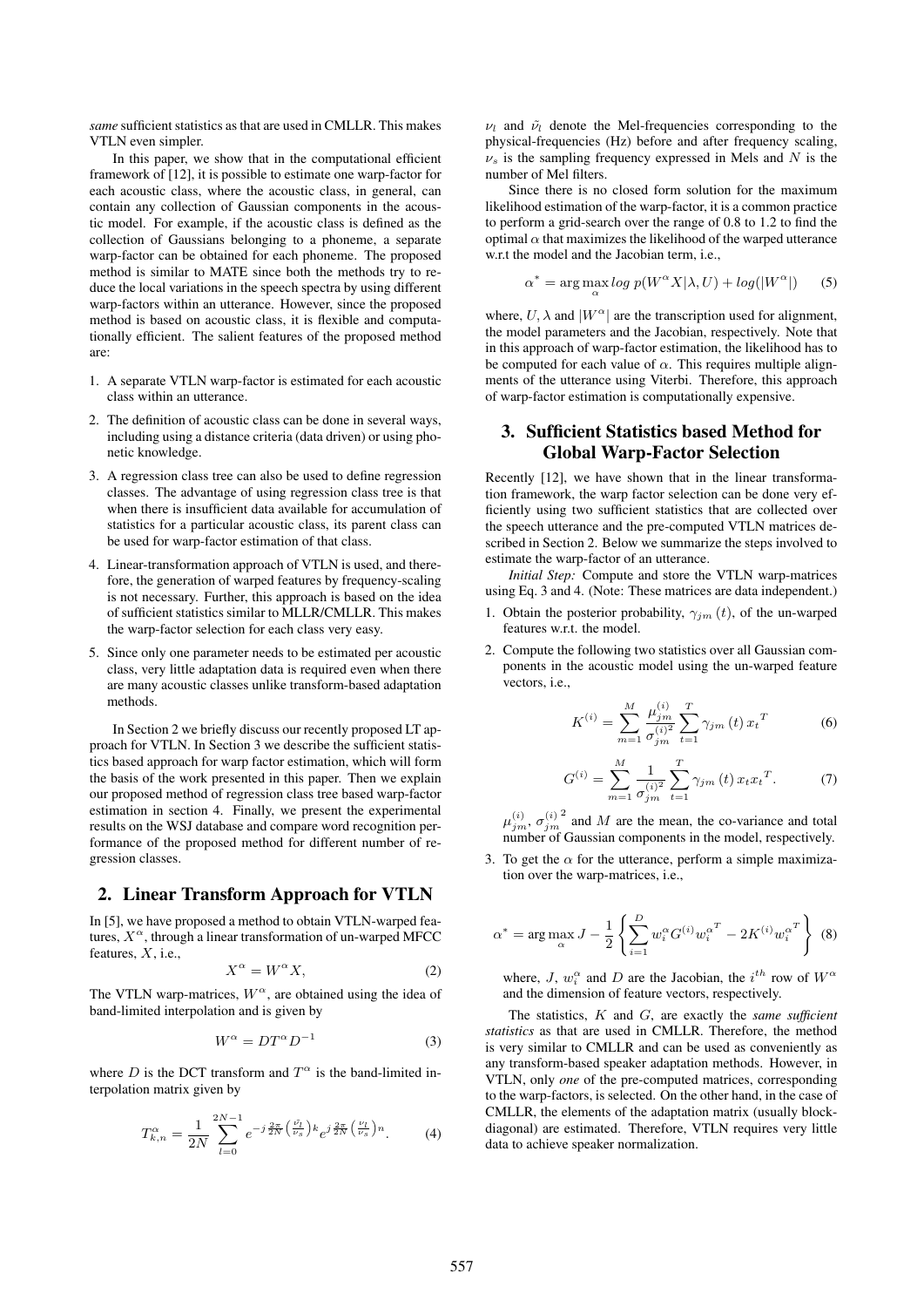## **4. Regression Class Tree based VTLN**

Since the statistics used in Eq. 6 and 7 are collected over all Gaussian components in the acoustic model, the transform obtained is a *global* transform, which is applied on all components in the acoustic model. However, it is also possible to cluster similar components into an acoustic class and accumulate the statistics,  $G$  and  $K$ , separately for the class. In this scenario, therefore, it is possible to obtain a separate warp-factor for each class. For warp-factor estimation, the steps given in Section 3 for the case of global warp-factor remain the same, except that the following two modified statistics are used:

$$
K_r^{(i)} = \sum_{m_r=1}^{M_r} \frac{\mu_{jm_r}^{(i)}}{\sigma_{jm_r}^{(i)^2}} \sum_{t=1}^T \gamma_{jm_r}(t) x_t^T
$$
(9)

$$
G_r^{(i)} = \sum_{m_r=1}^{M_r} \frac{1}{\sigma_{j m_r}^{(i)^2}} \sum_{t=1}^T \gamma_{j m_r}(t) x_t x_t^T
$$
 (10)

where, the outer summation is performed over all Gaussian components belonging to  $r^{th}$  acoustic class.

Since only one parameter is required to be estimated for each class, even with limited data, we can have multiple classes. In this paper, we have used the ideas of regression classes and regression class trees [13] for warp-factor estimation. The advantage of using regression class tree is that even in the case of insufficient data available for a class, warp-factor can still be estimated using its parent regression class. In our experiments, the following two methods are used to define the regression trees.

### **4.1. Phonetic Knowledge Based Approach**

In this approach, a set of broad phonetic classes is defined and Gaussian components belonging to each broad phonetic class are clustered together to form a regression class. Table 1 shows the broad phonetic classes (excluding silence class) that are used in this paper for the experiments. This phoneme list is similar to that is used in [14].

Table 1: *Broad phonetic classes used in the experiments [14].*

| <b>Broad Phonetic</b>    | Phonemes             |
|--------------------------|----------------------|
| Classes                  |                      |
| Very Front Vowel         | ih,iy                |
| Near Front Vowel         | ae, eh               |
| <b>Front Diphthongs</b>  | ey, ay               |
| <b>Back Diphthongs</b>   | aw, ow, oy           |
| Near Back Vowel          | aa, uh, ah, er       |
| Very Back Vowel          | ao, uw               |
| Liquids                  | l, r, w, y           |
| <b>Nasals</b>            | m, n, ng             |
| <b>Strong Fricatives</b> | dh, ih, v, z, zh     |
| <b>Weak Fricatives</b>   | ch, f, hh, s, sh, th |
| <b>Unvoiced Stops</b>    | k, p, t              |
| <b>Voiced Stops</b>      | b, d, g              |

#### **4.2. Data Driven Based Approach**

In this approach, a binary regression tree was constructed by successively splitting Gaussian components clustered at a node in the tree. To start with, all components in the model are clustered at the global node. Using the centroid splitting algorithm, two child nodes are formed from a node and using the euclidean distance as the measure of similarity, each Gaussian component in the node is assigned to one of the child nodes. This procedure is continued until the required number of classes are formed. The tree is built using the SI/previous-iteration VTLN model.

# **5. Experimental Set up**

We present the experimental results on the Wall Street Journal (WSJ) database. Cross word tri-phone models were used with decision tree based state tying. The tri-phone models had three states, with 8 diagonal-covariance components for each state. A three state model with 16 diagonal-covariance components was used for the silence, and a short-pause model (allowing skip) was constructed with all states tied to the silence model. Each component was modeled by a Gaussian density function. The acoustic models were trained using the WSJ0- 84 training set that resulted in 2736 states after doing state tying. Test was performed on November 1992 WSJ test set using WSJ 5K closed non-verbalized vocabulary and the WSJ 5K closed non-verbalized bi-gram language model. The features in the task are 39-dimensional MFCC, comprising normalized log-energy,  $c_1, \ldots, c_{12}$  (excluding  $c_0$ ) and their first and second order derivatives. 20 ms frames with 10 ms overlap was used and cepstral mean subtraction was applied over every speech utterance. All experiments were conducted using Hidden Markov Models Toolkit (HTK).

### **6. Results and Discussions**

Now we present the experimental results for our proposed method of regression class tree based warp-factor estimation. In Table 2 the Word Recognition Accuracy (WRA) for the distance based regression class trees are shown. Global Class in the table indicates the case where one global warp-factor was estimated for the utterance. In this case silence was also warped by the global warp-factor along with the speech components. However, we found that it is better not to warp silence in the other cases. The numbers in the first column of the table show the number of regression classes that were used for warp-factor estimation for each utterance, excluding the silence class. For example, in the case of 8 classes in the table, silence was excluded and a regression class tree was grown with 8 speech classes using the data driven approach, and warp-factor estimation was performed. The minimum frame count for warp-factor estimation was kept to 30 frames. The column "Adaptation" indicates that the un-normalized model was used for warp-factor estimation and in the subsequent recognition of test data. "Adaptive Training" indicate that VTLN was also done during training and the speaker-normalized model was used during test.

Table 2: *Word Recognition Accuracy for different number of regression classes in data driven approach.*

| Number of                 | Adaptation | <b>Adaptive Training</b> |  |  |  |  |  |  |  |
|---------------------------|------------|--------------------------|--|--|--|--|--|--|--|
| <b>Regression Classes</b> |            |                          |  |  |  |  |  |  |  |
| (excluding silence)       |            |                          |  |  |  |  |  |  |  |
| <b>Global Class</b>       | 93.75      | 94.00                    |  |  |  |  |  |  |  |
|                           | 93.83      | 94.02                    |  |  |  |  |  |  |  |
|                           | 93.83      | 94.10                    |  |  |  |  |  |  |  |
|                           | 93.81      | 94.04                    |  |  |  |  |  |  |  |
| 8                         | 93.85      | 94.10                    |  |  |  |  |  |  |  |
| 10                        | 93.88      | 94.25                    |  |  |  |  |  |  |  |
| 12                        | 93.90      | 94.23                    |  |  |  |  |  |  |  |
|                           |            |                          |  |  |  |  |  |  |  |

• No Normalization (Baseline) performance: 93.60

From Table 2, the following observations can be made. • In the case of multiple regression classes, the WRA performance is higher than that of the global class.

• There is a trend for WRA to increase with increasing number of acoustic classes. The highest WRA was obtained for the case of 10 classes.